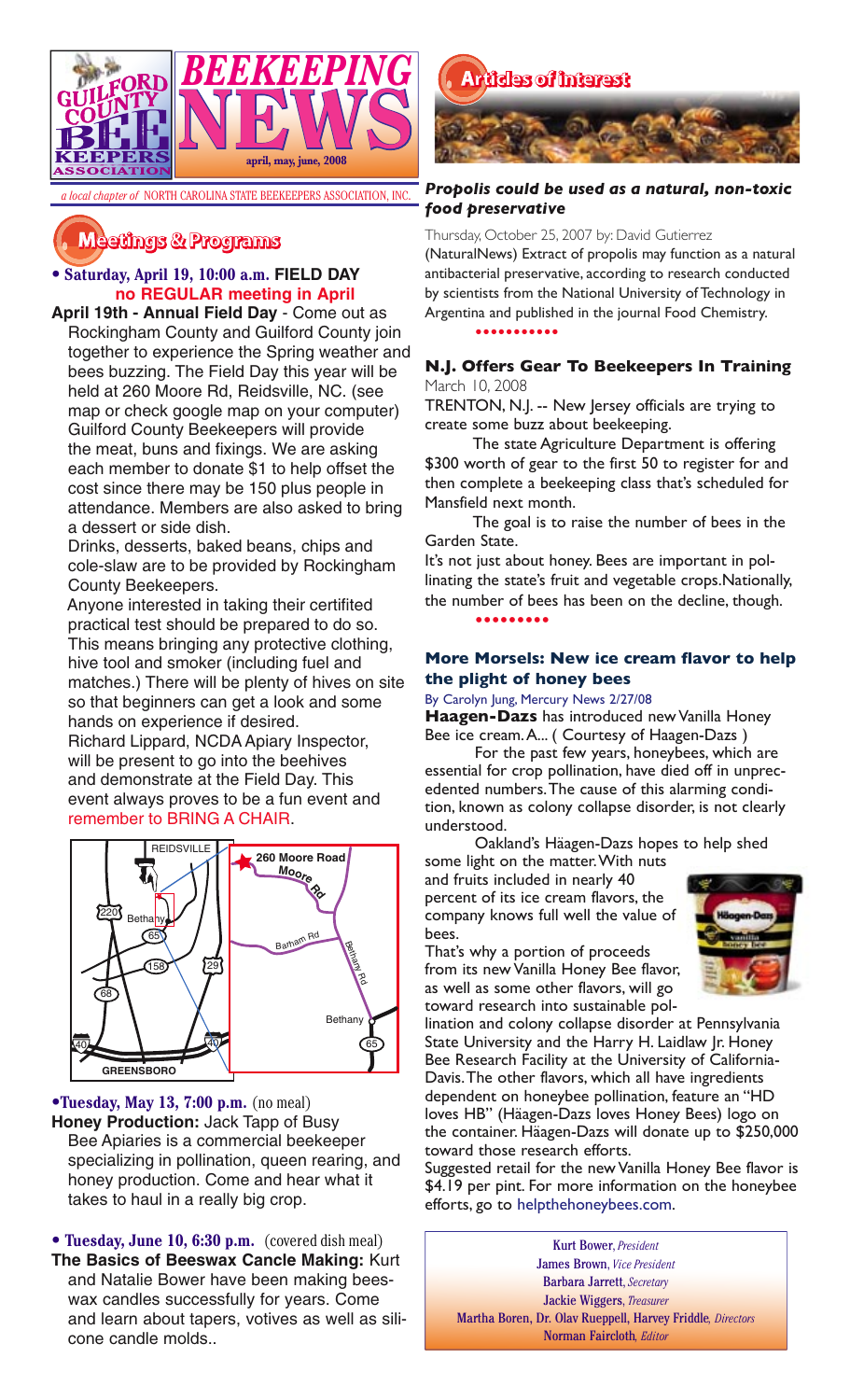# **Hear the latest buzz? It's all about buffed-up bees**

By Jack Gillum ARIZONA DAILY STAR Tucson, Arizona Published: 12.19.2007**:** *advertisement*



In a world obsessed

with performance enhancement, underperforming bees can now get some zing in their sting. One Tucson entomologist is trying to beef up the pollinating insects, which may become nutritionally deficient from a lack of variety in their diet. Gordon Wardell, president of SAFE R&D LLC in Tucson, spent four years researching the right concoction to give nature's little workers some extra pep.

A solution is critical, he said, because beekeepers worry their bees aren't going to be adequate pollinators.

"We want to make bees healthier and live

longer," said Wardell, who is in a cooperative research agreement with the U.S. Department of Agriculture's Carl Hayden Bee Research Center in Tucson.



by Yuma-based Castle Dome Solutions LLC in partnership with Hamilton, Ill.-based Dadant and Sons Inc. as a product for commercial and hobbyist beekeepers. Castle Dome started manufacturing MegaBee in September, said Cherie Gilmore, the company's sales manager.

A new protein shake must be the bee's knees: One part amino acids, a dollop of lipids and a hefty dose of pH balance, among other ingredients, may make for a better supplement that could help buck the trend of vanishing hives.

In what has over the last year become known as colony-collapse disorder, honeybees disappear from their hives. Dead bees are seldom found and there is no evidence of disease, predators or other causes in their nearly empty homes.

And while scientists have tried to find the "smoking gun" that causes the disorder, Wardell believes it could be a symptom of poor nutrition. The paradigm for beekeeping has changed in the last 20 years, Wardell said. And since some plants, like almonds, bloom at the end of January, bees have to be stimulated to work earlier.

The new supplement, distributed by Dadant, comes as a powder that can be fed to bees dry, made into patties or given as a liquid. The supplement mimics the granular texture of natural pollen. "It's a very nutritional diet for the bees," said Wade Fisher, a third-generation pollinator who works in several areas, including Florida and New England states, and who is just starting to use MegaBee. "When you're trying to imitate Mother Nature, it's just not easy."

- 
- Don Hopkins, State Inspector: (336) 376-8250 Guilford County Beekeepers Association web site www.guilfordbeekeepers.org North Carolina State Beekeepers Association web site
- www.ncbeekeepers.org

#### 11.12.2007

# **Industrial Pheromone Tricks Bees into Collecting More Pollen**

*Now New and Improved! (Or Is That Hopped Up and Over Stressed?)*

#### By Kim Flottum

And now for the Next Installment of Industrial Strength Beekeeping: A steroid-laced tool.

A brand new pollination aide has been released just in time for the multi-million dollar almond bloom in February. [Phero-tech](http://www.pherotech.com/), an agricultural products company in Canada, working with researchers from Texas A&M, have developed a synthetic honey bee pheromone that can be used by beekeepers to boost the pollinating activity of their bees, and to help the overall health of the colony.

It's a synthetic pheromone mimicking that produced by baby bees in a hive -- scientists call it brood pheromone. Baby bees produce this pheromone to urge foraging bees to gather pollen to feed them. The more babies, the more pheromone produced and the more pollen collected. As more pheromone is produced and released in a hive, the number of bees in the hive that are pollen collectors increases, the amount each bee collects increases, and, to get even more pollen younger and younger bees are drafted to start collecting pollen. And, not-surprisingly, lots and lots of pollen is collected.

Of course when collecting pollen, foraging honey bees are transferring pollen between those flowers that are producing the crops the beekeepers are hired to pollinate.

From a growers perspective, this is only getting better ... they can hire the same number of bees, and get more and better pollination. They'll get more crop but spend the same amount of money on pollination. From the beekeepers perspective, too, this is only getting better, isn't it? The same number of bees can do more work, so fewer colonies are needed at any particular orchard, freeing up colonies to rent to more growers.

So, fewer bees per orchard ... wait a minute! Maybe that's not right. Growers will simply hire fewer bees to work harder to do the same amount of work as more bees used to do. Fewer bees means spending less money. And those pheromone-spiked bees, why they'll make more crop. Growers will spend less money and make more money.

Right now, I don't know if the colony will be better off because of this increased activity or not. The literature isn't clear.

> Maybe beekeepers better think this through. And I wonder what the bees think.



**Guilford County Beekeepers Association** A LOCAL CHAPTER OF THE NORTH CAROLINA STATE BEEKEEPERS ASSOCIATION Norman Faircloth, editor (nfaircloth@northstate.net)